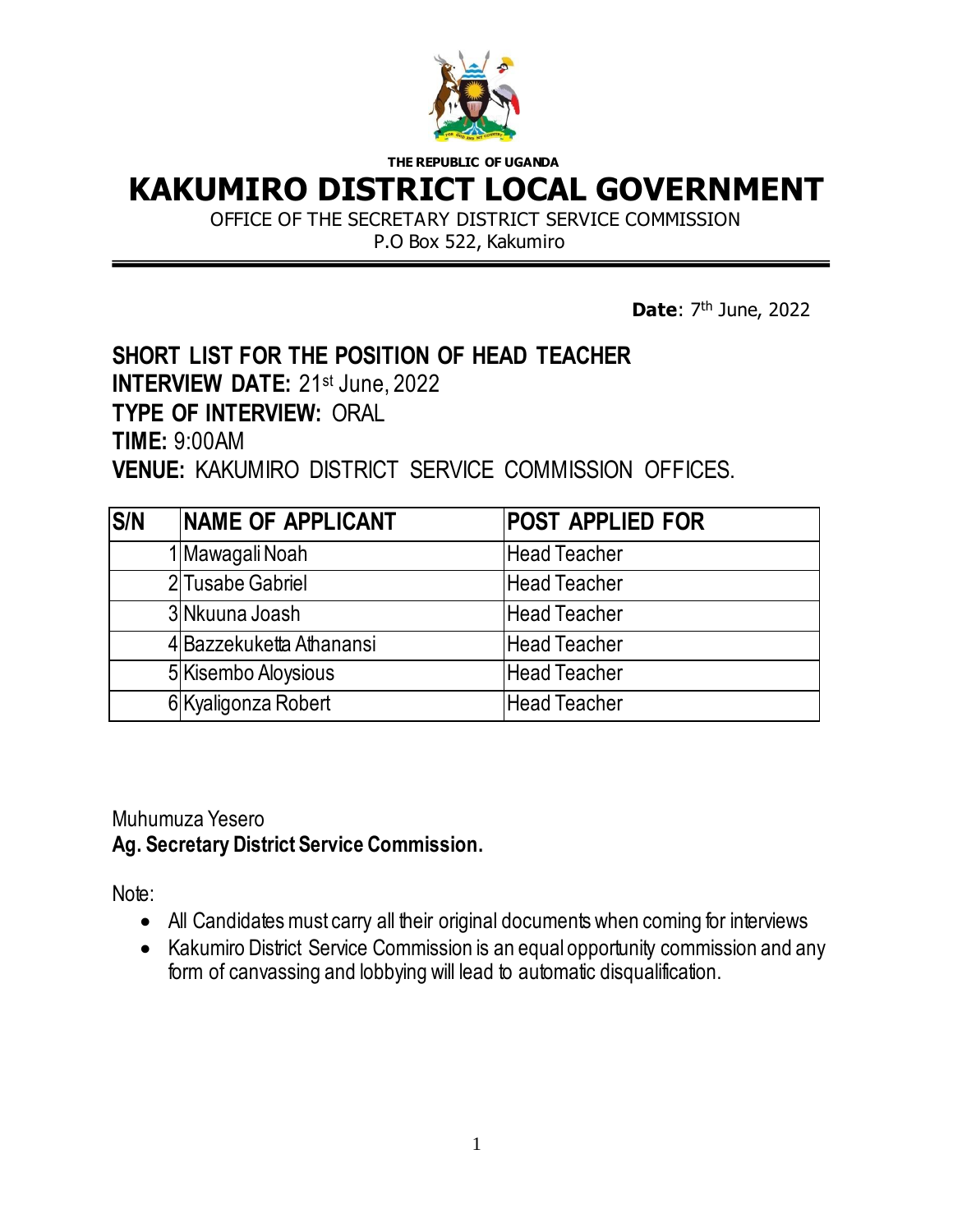

## **KAKUMIRO DISTRICT LOCAL GOVERNMENT**

OFFICE OF THE SECRETARY DISTRICT SERVICE COMMISSION

P.O Box 522, Kakumiro

**Date**:  $7<sup>th</sup>$  June, 2022

### **SHORT LIST FOR THE POSITION OF DEPUTY HEAD TEACHER INTERVIEW DATE: 21st June, 2022. TYPE OF INTERVIEW:** ORAL **TIME:** 9:00AM **VENUE:** KAKUMIRO DISTRICT SERVICE COMMISSION OFFICES.

| <b>S/N</b> | NAME OF APPLICANT             | <b>POST APPLIED FOR</b> |
|------------|-------------------------------|-------------------------|
|            | 1 Kaganzi Scovia              | Deputy Head Teacher     |
|            | 2 Atwiine Kanyate Christopher | Deputy Head Teacher     |

Muhumuza Yesero

**Ag. Secretary District Service Commission.**

- All Candidates must carry all their original documents when coming for interviews
- Kakumiro District Service Commission is an equal opportunity commission and any form of canvassing and lobbying will lead to automatic disqualification.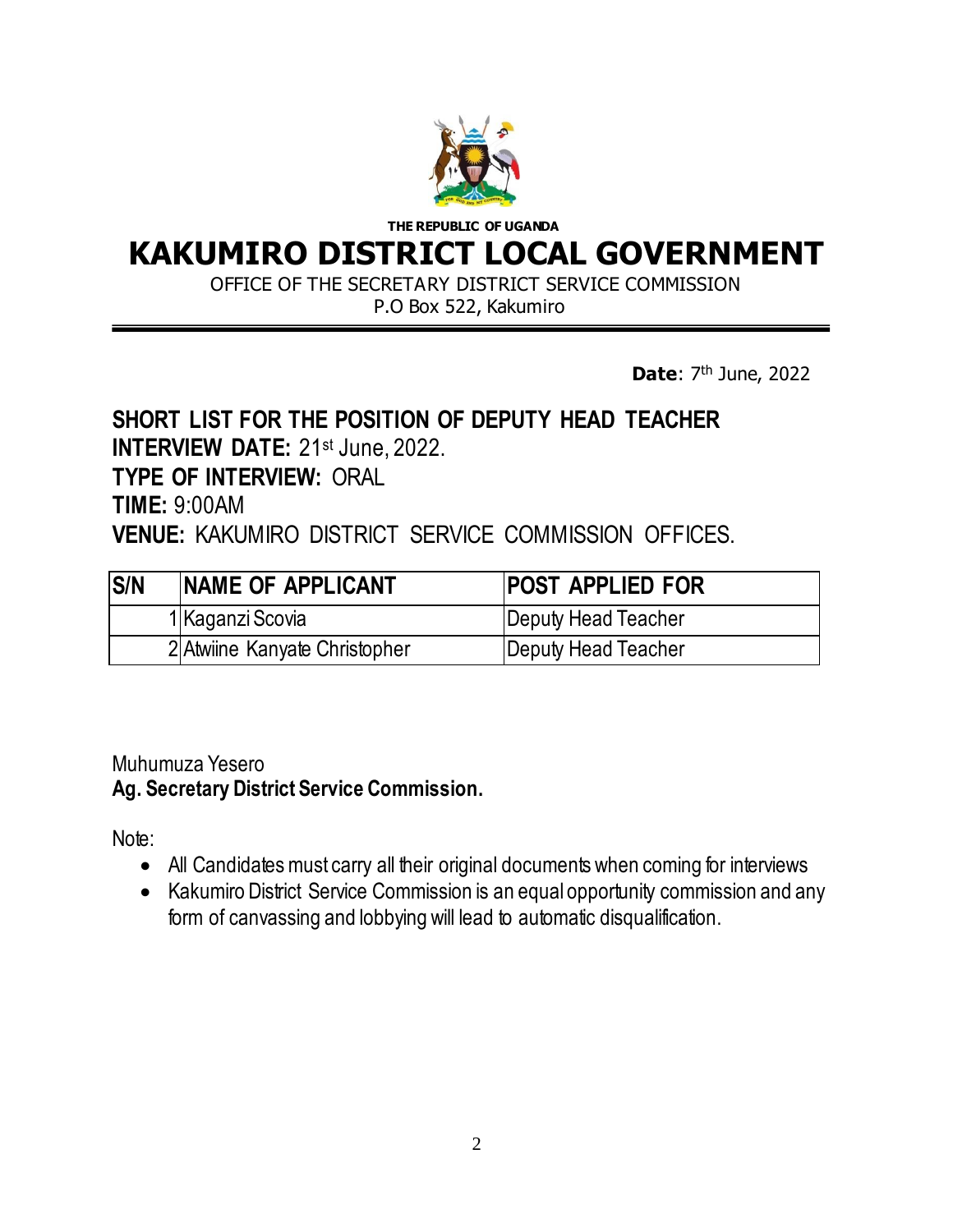

### **KAKUMIRO DISTRICT LOCAL GOVERNMENT**

OFFICE OF THE SECRETARY DISTRICT SERVICE COMMISSION

P.O Box 522, Kakumiro

**Date**:  $7<sup>th</sup>$  June, 2022

#### **SHORT LIST FOR THE POSITION OF ASSISTANT INVENTORY MANAGEMENT OFFICER INTERVIEW DATE:** 21st June, 2022**.**

**TYPE OF INTERVIEW:** ORAL

**TIME:** 9:00AM

**VENUE:** KAKUMIRO DISTRICT SERVICE COMMISSION OFFICES.

| <b>S/N</b> | <b>INAME OF APPLICANT</b> | <b>POST APPLIED FOR</b>                |
|------------|---------------------------|----------------------------------------|
|            | 1 Kobusingye Anna         | Assistant Inventory Management Officer |
|            | 2 Bukenya John Batester   | Assistant Inventory Management Officer |
|            | 3 Gyagenda Steven         | Assistant Inventory Management Officer |

Muhumuza Yesero **Ag. Secretary District Service Commission.**

- All Candidates must carry all their original documents when coming for interviews
- Kakumiro District Service Commission is an equal opportunity commission and any form of canvassing and lobbying will lead to automatic disqualification.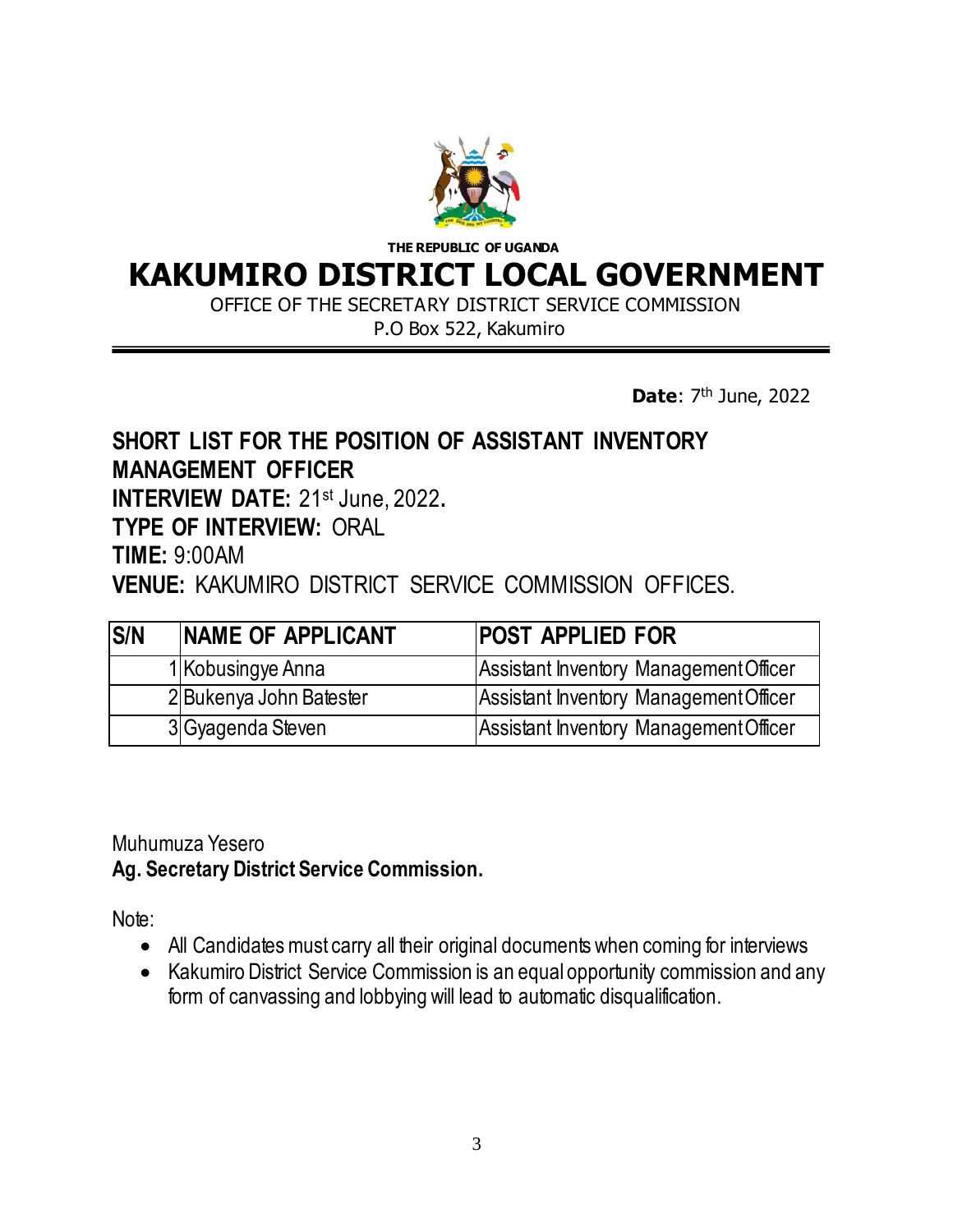

## **KAKUMIRO DISTRICT LOCAL GOVERNMENT**

OFFICE OF THE SECRETARY DISTRICT SERVICE COMMISSION

P.O Box 522, Kakumiro

**Date**:  $7<sup>th</sup>$  June, 2022

### **SHORT LIST FOR THE POSITION OF ASSISTANT TOWN CLERK INTERVIEW DATE: 22nd June, 2022.**

**TYPE OF INTERVIEW:** ORAL

**TIME:** 9:00AM

**VENUE:** KAKUMIRO DISTRICT SERVICE COMMISSION OFFICES.

| <b>S/N</b> | <b>NAME OF APPLICANT</b>  | <b>POST APPLIED FOR</b>     |
|------------|---------------------------|-----------------------------|
|            | 1 Ssekitoleko Joseph      | <b>Assistant Town Clerk</b> |
|            | 2Kizito Isingoma          | <b>Assistant Town Clerk</b> |
|            | 3 Biljampora Moses        | <b>Assistant Town Clerk</b> |
|            | 4 Bisirikirwa Zuriya      | <b>Assistant Town Clerk</b> |
|            | 5 Ssemigga Bob Deogratias | <b>Assistant Town Clerk</b> |
|            | 6 Songo Paul Charles      | <b>Assistant Town Clerk</b> |
|            | 7Bategeka Michael         | <b>Assistant Town Clerk</b> |
|            | 8 Murungi Justus          | <b>Assistant Town Clerk</b> |
|            | 9Lawi Monday Edison       | <b>Assistant Town Clerk</b> |
|            | 10 Mbabazi Saphan         | <b>Assistant Town Clerk</b> |
|            | 11 Natuhwera Noile        | <b>Assistant Town Clerk</b> |
|            | 12 Byaruhanga Julius      | <b>Assistant Town Clerk</b> |
|            | 13 Nsereko Rudigo Joseph  | <b>Assistant Town Clerk</b> |
|            | 14 Kansiime Martin        | <b>Assistant Town Clerk</b> |
|            | 15 Aliganyira Hassan      | <b>Assistant Town Clerk</b> |
|            | 16 Saturday Johnson       | <b>Assistant Town Clerk</b> |
|            | 17 Mbaziira Leonard       | <b>Assistant Town Clerk</b> |
|            | 18 Ssanyu Shadrach        | <b>Assistant Town Clerk</b> |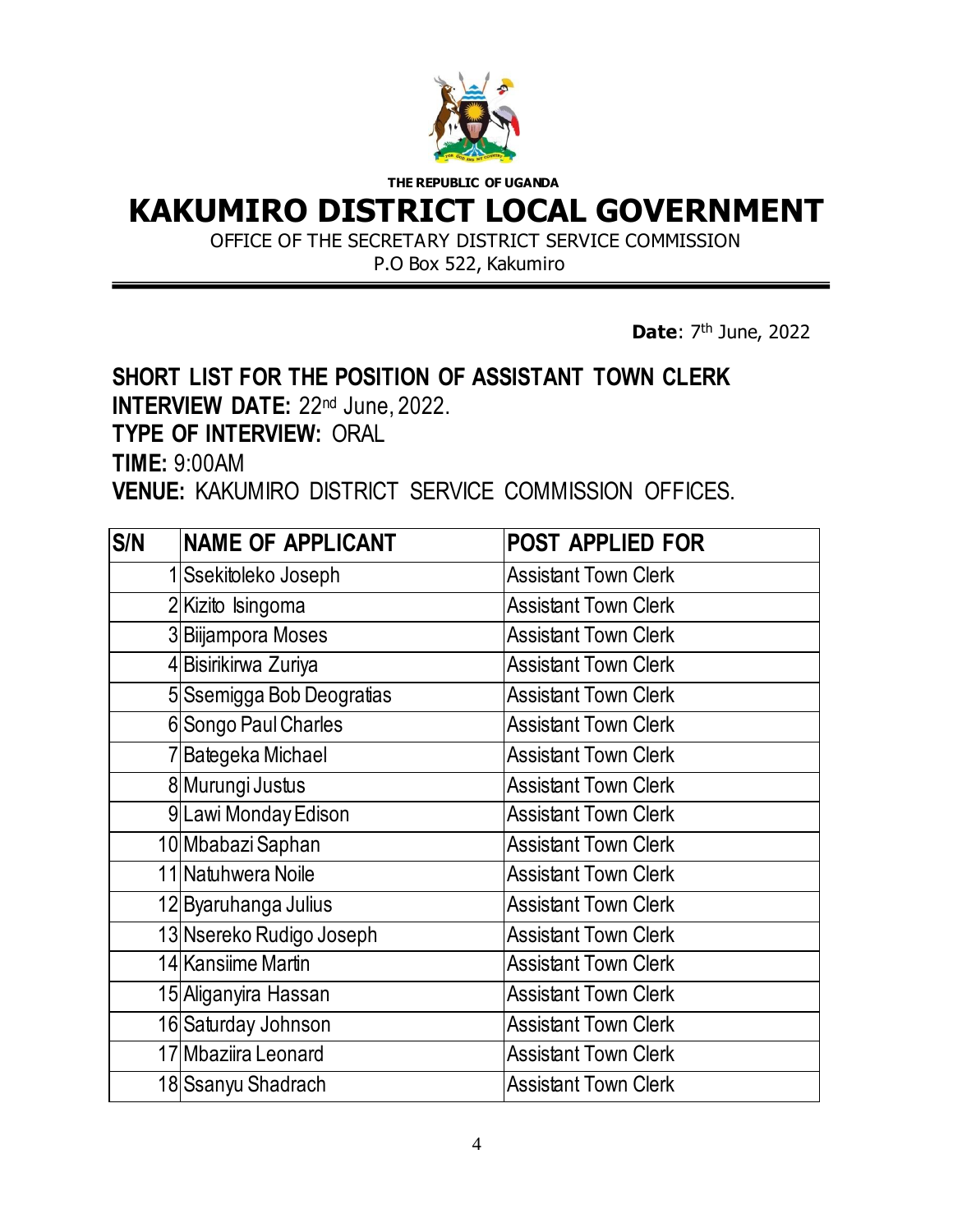| 19 Tusiime Mary     | Assistant Town Clerk        |
|---------------------|-----------------------------|
| 20 Sunday Juliet    | Assistant Town Clerk        |
| 21 Nampijja Evelyne | <b>Assistant Town Clerk</b> |
| 22 Ategeka Daniel   | Assistant Town Clerk        |

#### Muhumuza Yesero **Ag. Secretary District Service Commission.**

- All Candidates must carry all their original documents when coming for interviews
- Kakumiro District Service Commission is an equal opportunity commission and any form of canvassing and lobbying will lead to automatic disqualification.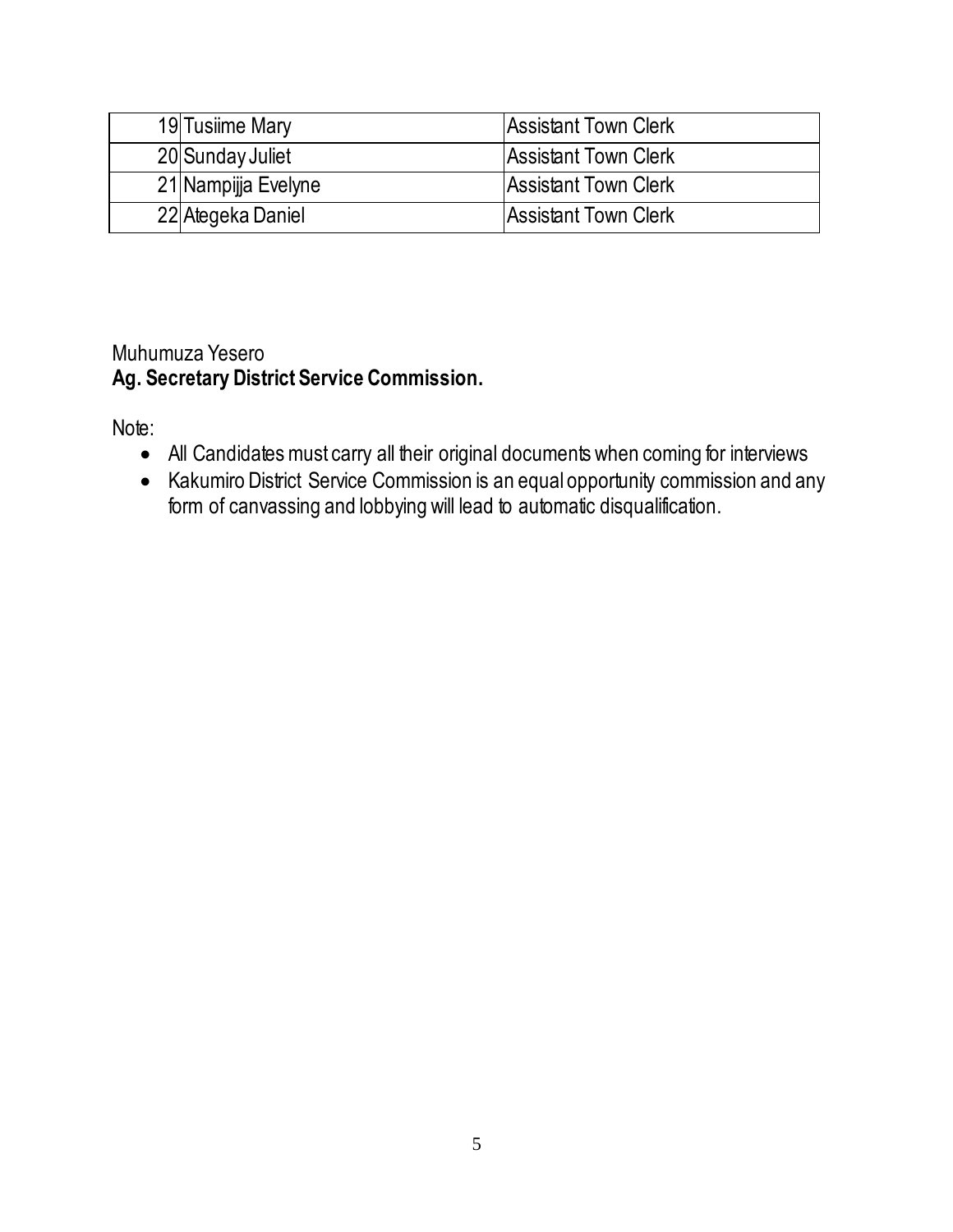

## **KAKUMIRO DISTRICT LOCAL GOVERNMENT**

OFFICE OF THE SECRETARY DISTRICT SERVICE COMMISSION P.O Box 522, Kakumiro

**Date**:  $7<sup>th</sup>$  June, 2022

#### **SHORT LIST FOR THE POSITION OF ASSISTANT ENGINEERING OFFICER INTERVIEW DATE: 22<sup>nd</sup> June, 2022.**

**TYPE OF INTERVIEW:** ORAL

**TIME:** 9:00AM

**VENUE:** KAKUMIRO DISTRICT SERVICE COMMISSION OFFICES.

| S/N | NAME OF APPLICANT          | <b>POST APPLIED FOR</b>       |
|-----|----------------------------|-------------------------------|
|     | 1 Byaruhanga Robert Kizito | Assistant Engineering Officer |

#### Muhumuza Yesero **Ag. Secretary District Service Commission.**

- All Candidates must carry all their original documents when coming for interviews
- Kakumiro District Service Commission is an equal opportunity commission and any form of canvassing and lobbying will lead to automatic disqualification.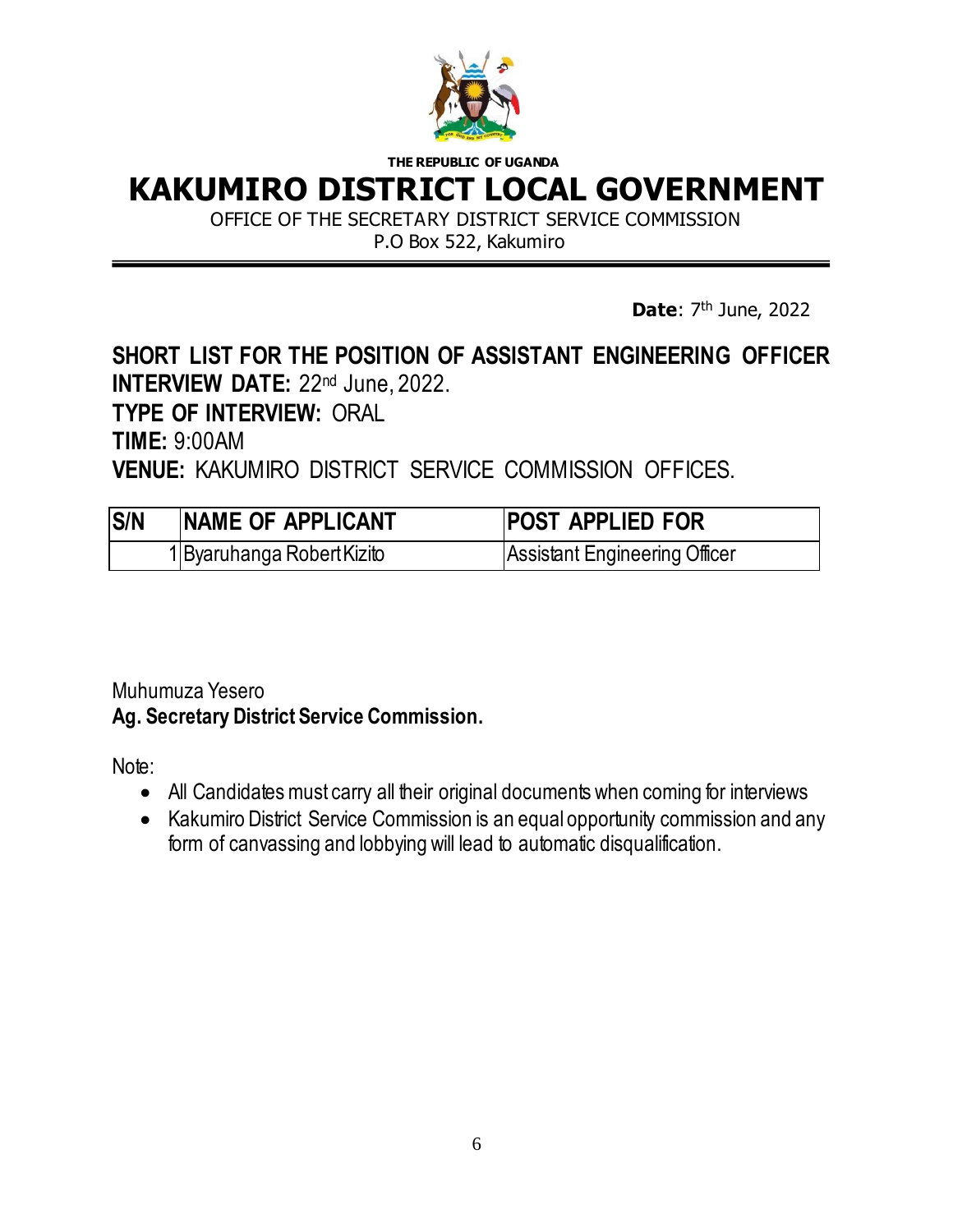

## **KAKUMIRO DISTRICT LOCAL GOVERNMENT**

OFFICE OF THE SECRETARY DISTRICT SERVICE COMMISSION P.O Box 522, Kakumiro

**Date**:  $7<sup>th</sup>$  June, 2022

# **SHORT LIST FOR THE POSITION OF ASSISTANT ACCOUNTANT**

**INTERVIEW DATE: 21st June, 2022.** 

**TYPE OF INTERVIEW:** ORAL

**TIME:** 9:00AM

**VENUE:** KAKUMIRO DISTRICT SERVICE COMMISSION OFFICES.

| S/N | <b>NAME OF APPLICANT</b> | <b>POST APPLIED FOR</b>     |
|-----|--------------------------|-----------------------------|
|     | 1 Nakate Noeline         | <b>Assistant Accountant</b> |
|     | 2 Namubiru Sylvia        | <b>Assistant Accountant</b> |
|     | 3 Wobusobozi Paskale     | <b>Assistant Accountant</b> |
|     | 4 Kamanyire Elifazi      | <b>Assistant Accountant</b> |
|     | 5 Kiiza Immaculate       | <b>Assistant Accountant</b> |
|     | 6 Kiiza Enid             | <b>Assistant Accountant</b> |
|     | 7 Asiimwe Michael        | <b>Assistant Accountant</b> |
|     | 8 Ssemata Taddeo         | <b>Assistant Accountant</b> |
|     | 9 Nasaazi Oliver Birungi | <b>Assistant Accountant</b> |
|     | 10 Sebuuma Moses         | <b>Assistant Accountant</b> |
|     | 11 Natugabira Scovia     | <b>Assistant Accountant</b> |
|     | 12 Rugaza Joab           | <b>Assistant Accountant</b> |
|     | 13 Nyamaizi Sylivia      | <b>Assistant Accountant</b> |
|     | 14 Mugabi Henry          | <b>Assistant Accountant</b> |
|     | 15 Sempeera Fortinanto   | <b>Assistant Accountant</b> |
|     | 16 Ahebwa Christopher    | <b>Assistant Accountant</b> |
|     | 17 Muyanja Joseph        | <b>Assistant Accountant</b> |
|     | 18 Namige Proscovia      | <b>Assistant Accountant</b> |
|     | 19 Kahwa George William  | <b>Assistant Accountant</b> |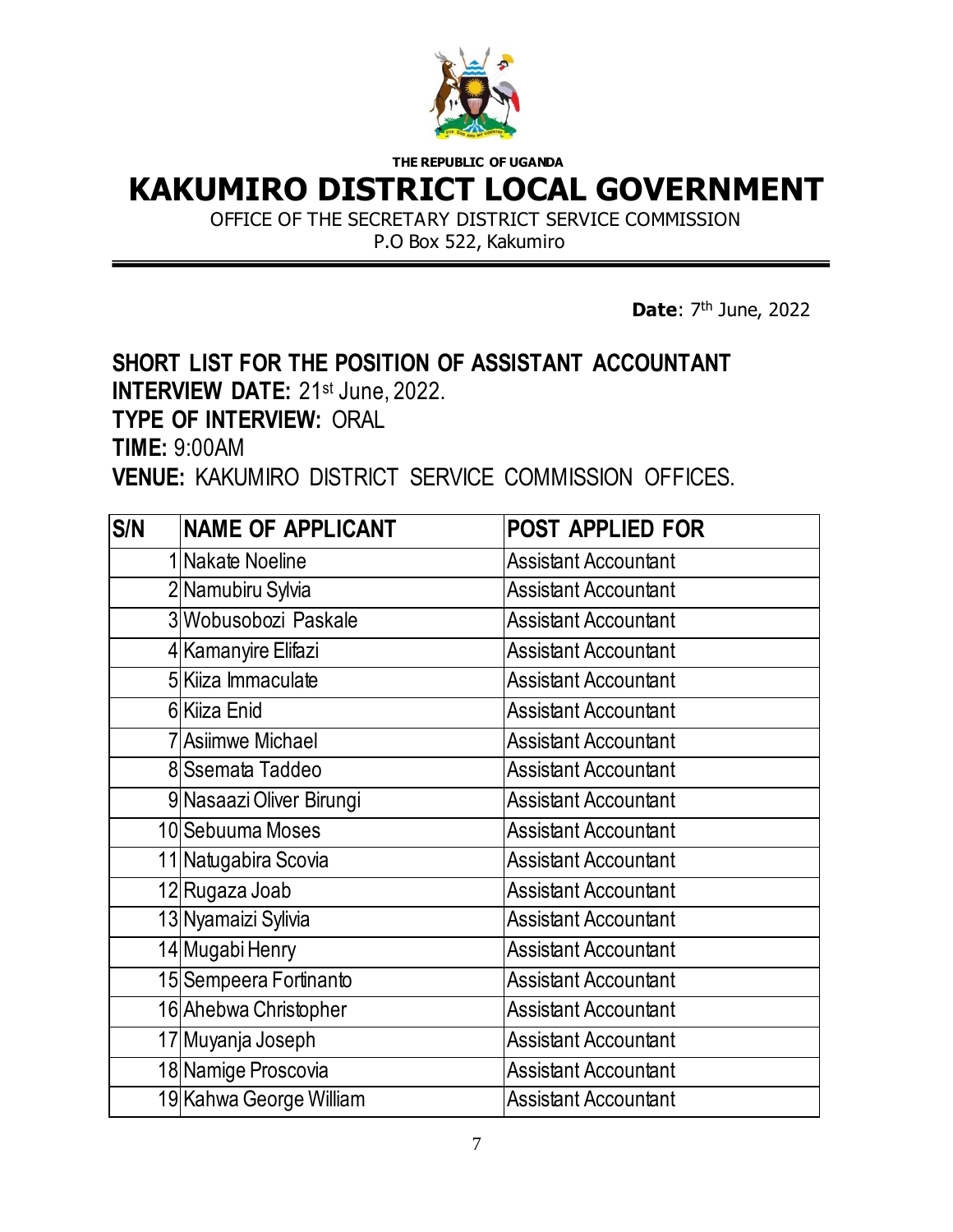| 20 Musana Noel   | Assistant Accountant |
|------------------|----------------------|
| 21 Namata Oliver | Assistant Accountant |

#### Muhumuza Yesero **Ag. Secretary District Service Commission.**

- All Candidates must carry all their original documents when coming for interviews
- Kakumiro District Service Commission is an equal opportunity commission and any form of canvassing and lobbying will lead to automatic disqualification.